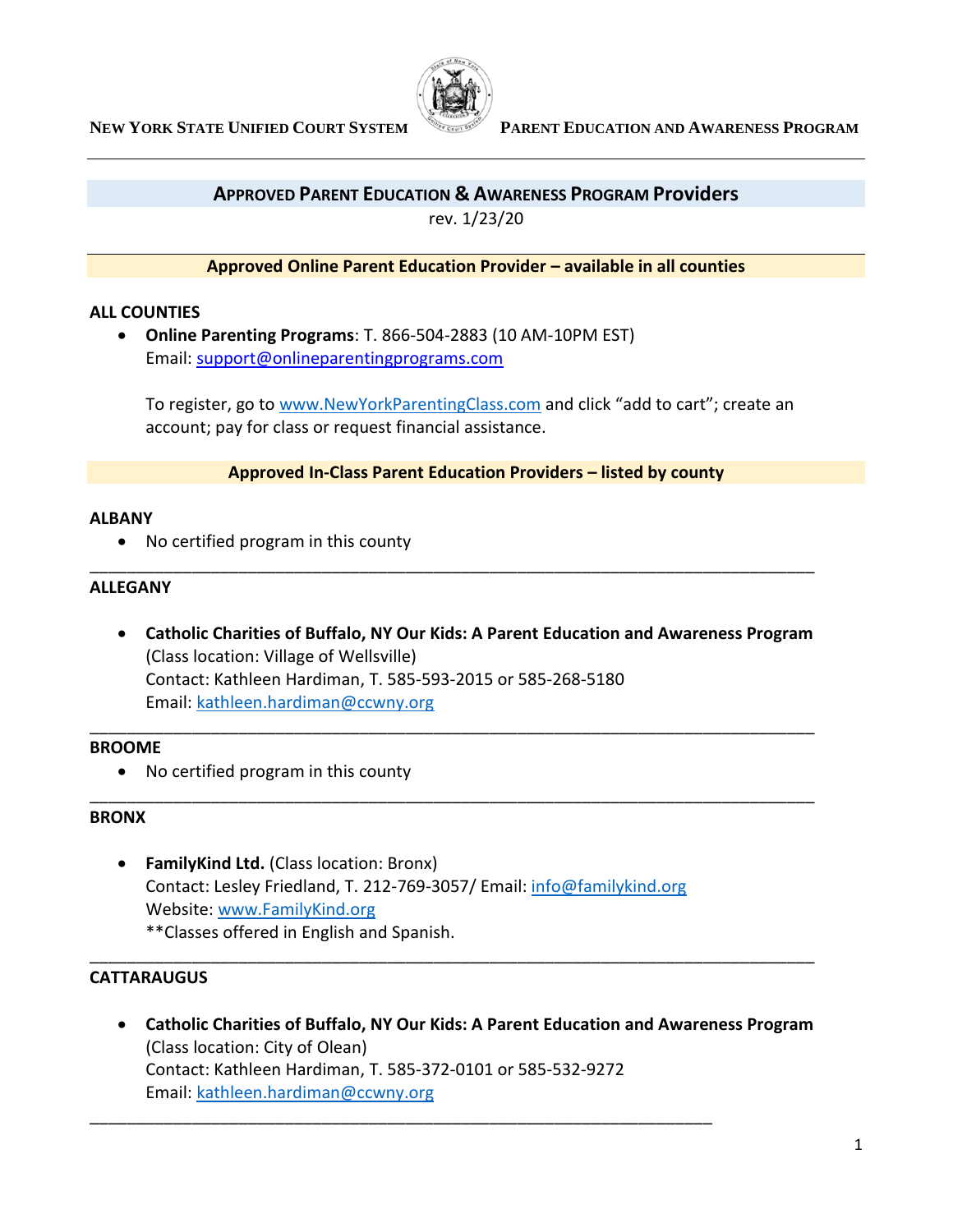

## **CAYUGA**

• No certified program in this county

## **CHAUTAUQUA**

• **Catholic Charities of Buffalo, NY Our Kids: A Parent Education and Awareness Program** (Class locations: Dunkirk and Jamestown) Contact: Tracey Botham, LCSWR, T. 716-366-3533 / Fax 716-363-1184/ Email: [tracey.botham@ccwny.org](mailto:tracey.botham@ccwny.org)

\_\_\_\_\_\_\_\_\_\_\_\_\_\_\_\_\_\_\_\_\_\_\_\_\_\_\_\_\_\_\_\_\_\_\_\_\_\_\_\_\_\_\_\_\_\_\_\_\_\_\_\_\_\_\_\_\_\_\_\_\_\_\_\_\_\_\_\_\_\_\_\_\_\_\_\_\_\_

\_\_\_\_\_\_\_\_\_\_\_\_\_\_\_\_\_\_\_\_\_\_\_\_\_\_\_\_\_\_\_\_\_\_\_\_\_\_\_\_\_\_\_\_\_\_\_\_\_\_\_\_\_\_\_\_\_\_\_\_\_\_\_\_\_\_\_\_\_\_\_\_\_\_\_\_\_\_

\_\_\_\_\_\_\_\_\_\_\_\_\_\_\_\_\_\_\_\_\_\_\_\_\_\_\_\_\_\_\_\_\_\_\_\_\_\_\_\_\_\_\_\_\_\_\_\_\_\_\_\_\_\_\_\_\_\_\_\_\_\_\_\_\_\_\_\_\_\_\_\_\_\_\_\_\_\_

\_\_\_\_\_\_\_\_\_\_\_\_\_\_\_\_\_\_\_\_\_\_\_\_\_\_\_\_\_\_\_\_\_\_\_\_\_\_\_\_\_\_\_\_\_\_\_\_\_\_\_\_\_\_\_\_\_\_\_\_\_\_\_\_\_\_\_\_\_\_\_\_\_\_\_\_\_\_

\_\_\_\_\_\_\_\_\_\_\_\_\_\_\_\_\_\_\_\_\_\_\_\_\_\_\_\_\_\_\_\_\_\_\_\_\_\_\_\_\_\_\_\_\_\_\_\_\_\_\_\_\_\_\_\_\_\_\_\_\_\_\_\_\_\_\_\_\_\_\_\_\_\_\_\_\_\_

\_\_\_\_\_\_\_\_\_\_\_\_\_\_\_\_\_\_\_\_\_\_\_\_\_\_\_\_\_\_\_\_\_\_\_\_\_\_\_\_\_\_\_\_\_\_\_\_\_\_\_\_\_\_\_\_\_\_\_\_\_\_\_\_\_\_\_\_\_\_\_\_\_\_\_\_

# **CHEMUNG**

• **Comprehensive Interdisciplinary Developmental Services, Inc. (C.I.D.S.) Co-Parenting after Separation & Divorce** (Class location: City of Elmira) Contact: Alise Mahr, T. 607-733-6533 / Fax 607-733-0939/ Email: [alisem@cidsfamilies.com](mailto:alisem@cidsfamilies.com)

#### **CHENANGO**

• No certified program in this county

#### **CLINTON**

• No certified program in this county

#### **COLUMBIA**

• No certified program in this county

## **CORTLAND**

• **Cornell Cooperative Extension - Cortland County Parents** (Class location: Cortland) Contact: Barbara Henza, T. 607-391-2660 / Fax 607-391-2680/ Email[: bmh13@cornell.edu](mailto:bmh13@cornell.edu)

#### **DELAWARE**

• No certified program in this county

#### **DUTCHESS**

• **Mental Health America of Dutchess County, Inc P.E.A.C.E.** (Class Location: Poughkeepsie) Contact: Marlene Taylor, T. 845-473-2500 Ext. 1309/ Fax 845-473-4870/ Email: [mtaylor@mhadutchess.org,](mailto:mtaylor@mhadutchess.org) Website[: www.mhadutchess.org](http://www.mhadutchess.org/)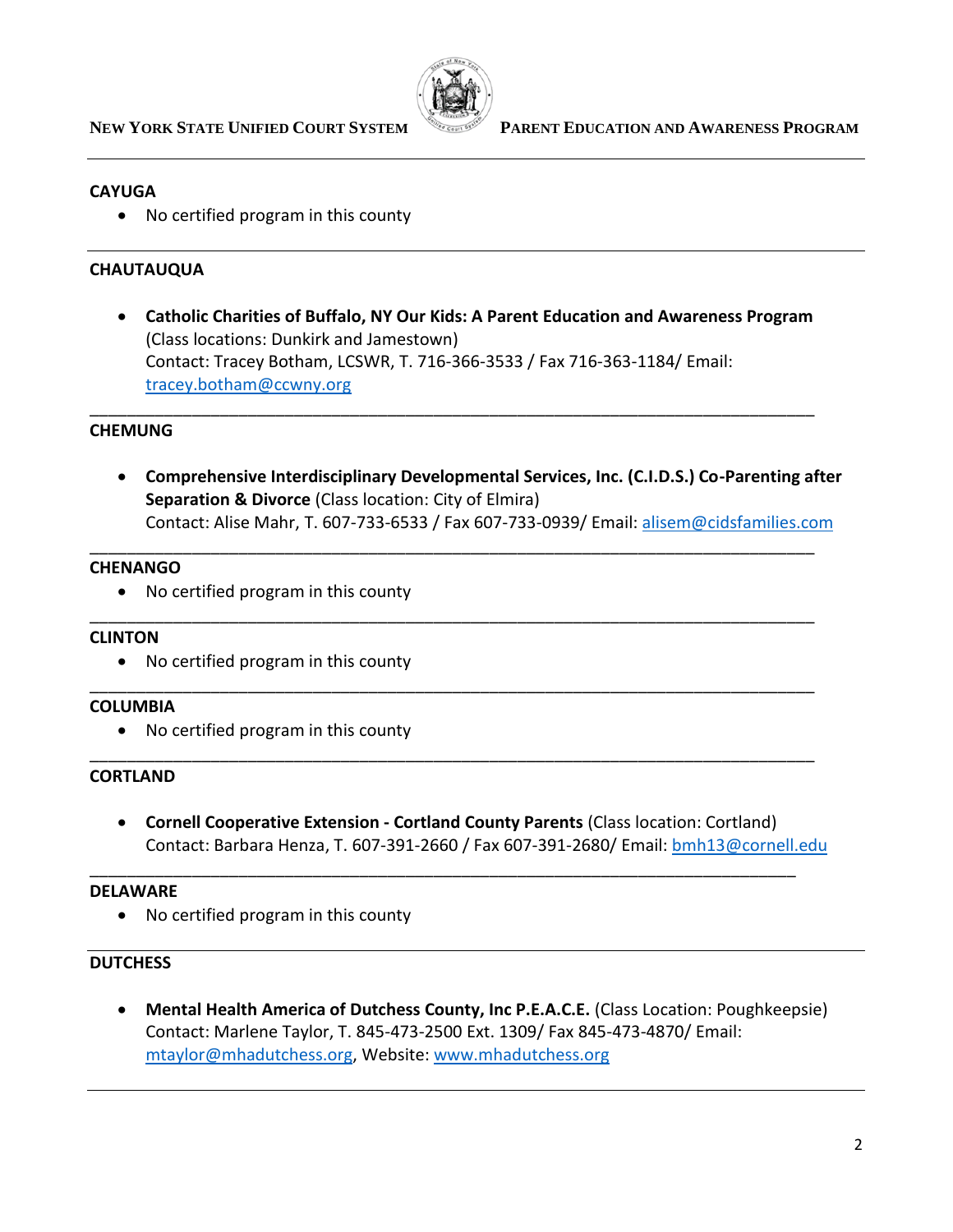

## **ESSEX**

• No certified program in this county

## **ERIE**

• **Catholic Charities of Buffalo, NY Our Kids: A Parent Education and Awareness Program** (Class locations: Amherst, Buffalo and Hamburg)

Contact: Amy Morris, T. 716-896-6390 Ext. 3105/ Fax 716-896-4236/ Email: [amy.morris@ccwny.org,](mailto:amy.morris@ccwny.org) Website:<http://www.ccwny.org/>

\_\_\_\_\_\_\_\_\_\_\_\_\_\_\_\_\_\_\_\_\_\_\_\_\_\_\_\_\_\_\_\_\_\_\_\_\_\_\_\_\_\_\_\_\_\_\_\_\_\_\_\_\_\_\_\_\_\_\_\_\_\_\_\_\_\_\_\_\_\_\_\_\_\_\_\_\_\_

\_\_\_\_\_\_\_\_\_\_\_\_\_\_\_\_\_\_\_\_\_\_\_\_\_\_\_\_\_\_\_\_\_\_\_\_\_\_\_\_\_\_\_\_\_\_\_\_\_\_\_\_\_\_\_\_\_\_\_\_\_\_\_\_\_\_\_\_\_\_\_\_\_\_\_\_\_\_

\_\_\_\_\_\_\_\_\_\_\_\_\_\_\_\_\_\_\_\_\_\_\_\_\_\_\_\_\_\_\_\_\_\_\_\_\_\_\_\_\_\_\_\_\_\_\_\_\_\_\_\_\_\_\_\_\_\_\_\_\_\_\_\_\_\_\_\_\_\_\_\_\_\_\_\_\_\_

## **FRANKLIN**

• No certified program in this county

# **FULTON**

• No certified program in this county

# **GENESEE**

• **Catholic Charities of Buffalo, NY Our Kids: A Parent Education and Awareness Program** (Class locations: Downtown area of Batavia) Contact: Samantha Elliot, T. 585-343-0614 / Fax 585-344-3868/ Email: [samantha.elliot@ccwny.org](mailto:samantha.elliot@ccwny.org)

\_\_\_\_\_\_\_\_\_\_\_\_\_\_\_\_\_\_\_\_\_\_\_\_\_\_\_\_\_\_\_\_\_\_\_\_\_\_\_\_\_\_\_\_\_\_\_\_\_\_\_\_\_\_\_\_\_\_\_\_\_\_\_\_\_\_\_\_\_\_\_\_\_\_\_\_\_\_

# **GREENE**

• No certified program in this county

# **HAMILTON**

• **Hamilton County Community Services P.E.A.C.E.** (Class location: Indian Lake and Speculator) Contact: Noni Irish, T. 518-648-5355 / Fax 518-648-6437

# **HERKIMER**

• No certified program in this county

## **JEFFERSON**

• **Cornell Cooperative Extension - Jefferson County, Parenting After Separation or Divorce - Helping Children Adjust** (Class location: Watertown) Contact: Leslie Cherry 315-788-8450 Ext. 262 / Fax 315-788-8461/ Email: [lc579@cornell.edu](mailto:lc579@cornell.edu) or Thomas Wojcikowski, T. 315-788-8450/ Email: [tdw26@cornell.edu](mailto:tdw26@cornell.edu)

\_\_\_\_\_\_\_\_\_\_\_\_\_\_\_\_\_\_\_\_\_\_\_\_\_\_\_\_\_\_\_\_\_\_\_\_\_\_\_\_\_\_\_\_\_\_\_\_\_\_\_\_\_\_\_\_\_\_\_\_\_\_\_\_\_\_\_\_\_\_\_\_\_\_\_\_\_\_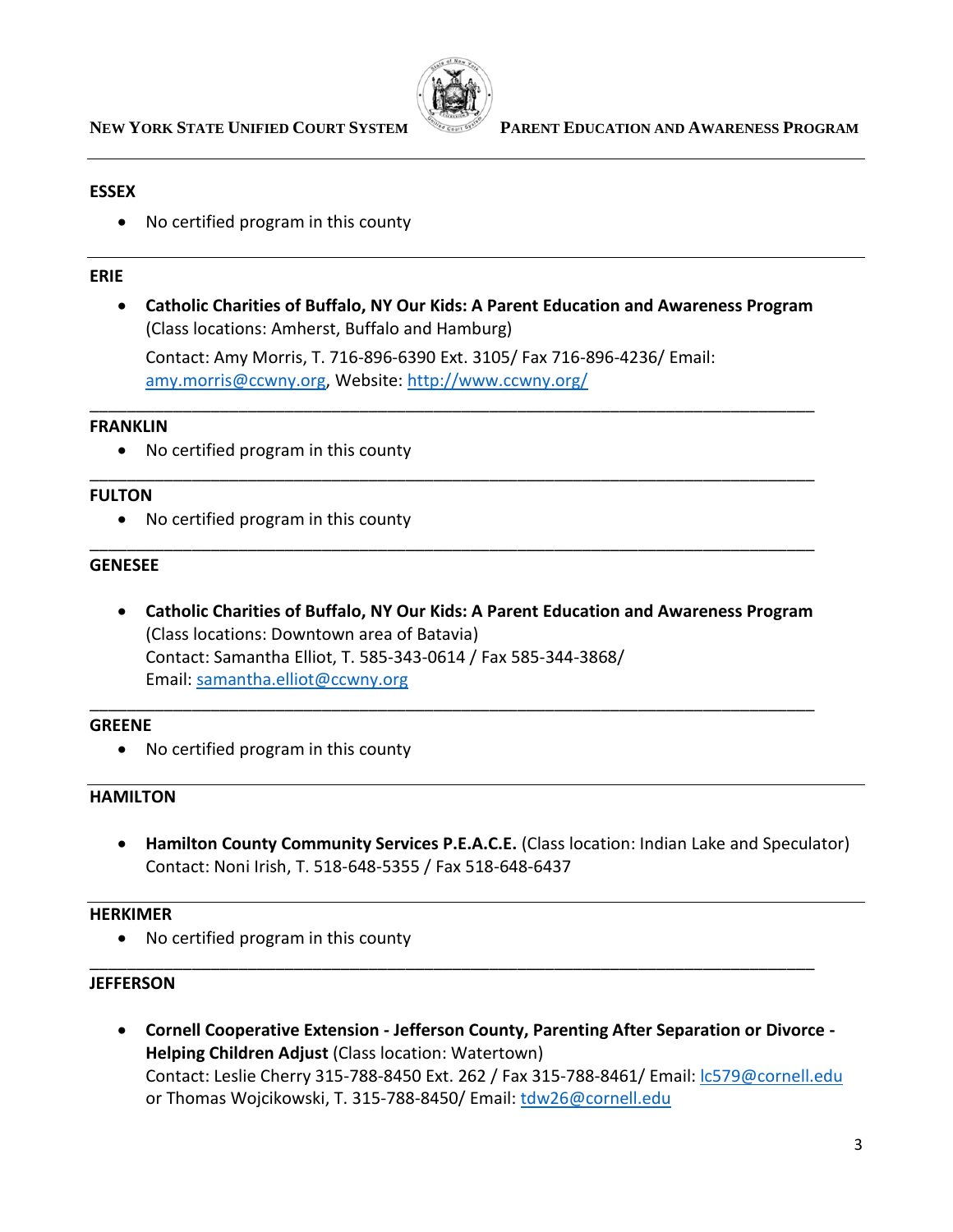

## **KINGS**

• **FamilyKind Ltd.** (Class location: Downtown Brooklyn) Contact: Lesley Friedland, T. 212-769-3057/ Email: [info@familykind.org](mailto:info@familykind.org) Website: [www.FamilyKind.org](http://www.familykind.org/) \*\*Classes offered in Spanish at FamilyKind's Bronx location.

## **LEWIS**

• **Mountain View Prevention Services Parenting After Separation or Divorce - Helping Children Adjust** (Class location: Lowville) Contact: Arlene Hall, T. 315-376-2321 / Fax 315-376-2347/ Email: [ahall\\_mvps@frontiernet.net](mailto:ahall_mvps@frontiernet.net)

\_\_\_\_\_\_\_\_\_\_\_\_\_\_\_\_\_\_\_\_\_\_\_\_\_\_\_\_\_\_\_\_\_\_\_\_\_\_\_\_\_\_\_\_\_\_\_\_\_\_\_\_\_\_\_\_\_\_\_\_\_\_\_\_\_\_\_\_\_\_\_\_\_\_\_\_\_\_

\_\_\_\_\_\_\_\_\_\_\_\_\_\_\_\_\_\_\_\_\_\_\_\_\_\_\_\_\_\_\_\_\_\_\_\_\_\_\_\_\_\_\_\_\_\_\_\_\_\_\_\_\_\_\_\_\_\_\_\_\_\_\_\_\_\_\_\_\_\_\_\_\_\_\_\_\_\_

## **LIVINGSTON**

• **Cornell Cooperative Extension - Livingston, Parents Apart: Helping Children Cope with Divorce and Separation; and Active Parenting Program**  (Office location: Mt. Morris; Class locations: throughout Livingston County) Contact: DeAnna Croteau, T. 585-991-5420 or 585-335-1752 / Fax: 585-991-5434/ Email: [dlc292@cornell.edu](mailto:dlc292@cornell.edu) Website[: http://www.ccelivingstoncounty.org](http://www.ccelivingstoncounty.org/)

\_\_\_\_\_\_\_\_\_\_\_\_\_\_\_\_\_\_\_\_\_\_\_\_\_\_\_\_\_\_\_\_\_\_\_\_\_\_\_\_\_\_\_\_\_\_\_\_\_\_\_\_\_\_\_\_\_\_\_\_\_\_\_\_\_\_\_\_\_\_\_\_\_\_\_\_\_\_

## **MADISON**

• No certified program in this county

## **MONROE**

• **A.C.T. - For the Children** (Class location: Downtown Rochester, near the Four Corners area) Contact: Margaret Sanchez, T. 585-615-8032 / Fax 585-784-4227/ Email: [actforchildrenroc@gmail.com,](mailto:actforchildrenroc@gmail.com) Website: ActForChildren-Rochester.com

## **MONTGOMERY**

• No certified program in this county

#### **NASSAU**

• **Comprehensive Family Services Parents in Transition Groups** (Class location: Garden City) Contact: Dr. Belinda Plowell, T. 212-267-2670/ Website:<http://www.cfs-nyc.com/>

\_\_\_\_\_\_\_\_\_\_\_\_\_\_\_\_\_\_\_\_\_\_\_\_\_\_\_\_\_\_\_\_\_\_\_\_\_\_\_\_\_\_\_\_\_\_\_\_\_\_\_\_\_\_\_\_\_\_\_\_\_\_\_\_\_\_\_\_\_\_\_\_\_\_\_\_\_\_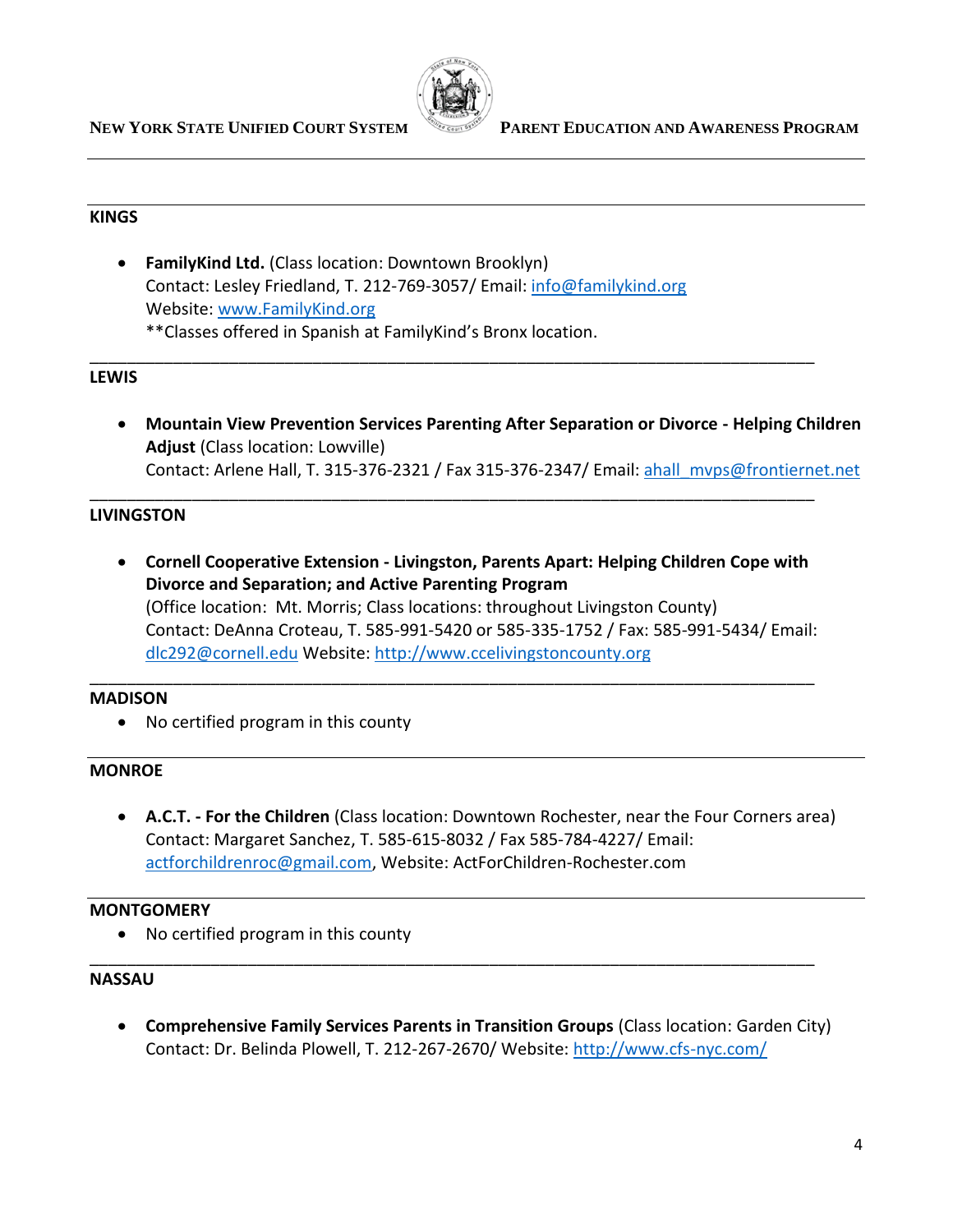

## **NASSAU (cont'd.)**

• **Hofstra University and Nassau County Court System P.E.A.C.E. Program**  (Class location: Mineola) Contact Email: Liz Chefalas [echefalas@soklaw.com,](mailto:echefalas@soklaw.com) Stephen W. Schlissel, Esq., 200 Garden City Plaza, Suite 301, Garden City, New York 11530 T. 516-877-8000, Website: [www.eacinc.org](http://www.eacinc.org/)

\_\_\_\_\_\_\_\_\_\_\_\_\_\_\_\_\_\_\_\_\_\_\_\_\_\_\_\_\_\_\_\_\_\_\_\_\_\_\_\_\_\_\_\_\_\_\_\_\_\_\_\_\_\_\_\_\_\_\_\_\_\_\_\_\_\_\_\_\_\_\_\_\_\_\_\_\_\_

# **NEW YORK**

- **Comprehensive Family Services Parents in Transition Groups** (Class location: lower Manhattan) Contact: Parent Coordinator 212- 267-2670 Ext. 102/ Website:<http://cfs-nyc.com/services-view/parenting-classes/>
- **FamilyKind Ltd.** (Class location: Upper West Side Manhattan) Contact: Lesley Friedland, T. 212-769-3057/ Email: [info@familykind.org,](mailto:info@familykind.org) Website: [www.FamilyKind.org](http://www.familykind.org/) \*\*Classes offered in Spanish at FamilyKind's Bronx location.

#### **NIAGARA**

• **Catholic Charities of Buffalo, NY Our Kids: A Parent Education and Awareness Program** (Class locations: Lockport and Niagara Falls) Contact: Marie Ross, T. 716-282-2351 / Fax 716-282-0146/ Email: [marie.ross@ccwny.org](mailto:marie.ross@ccwny.org) 

\_\_\_\_\_\_\_\_\_\_\_\_\_\_\_\_\_\_\_\_\_\_\_\_\_\_\_\_\_\_\_\_\_\_\_\_\_\_\_\_\_\_\_\_\_\_\_\_\_\_\_\_\_\_\_\_\_\_\_\_\_\_\_\_\_\_\_\_\_\_\_\_\_\_\_\_\_\_

\_\_\_\_\_\_\_\_\_\_\_\_\_\_\_\_\_\_\_\_\_\_\_\_\_\_\_\_\_\_\_\_\_\_\_\_\_\_\_\_\_\_\_\_\_\_\_\_\_\_\_\_\_\_\_\_\_\_\_\_\_\_\_\_\_\_\_\_\_\_\_\_\_\_\_\_\_\_

\_\_\_\_\_\_\_\_\_\_\_\_\_\_\_\_\_\_\_\_\_\_\_\_\_\_\_\_\_\_\_\_\_\_\_\_\_\_\_\_\_\_\_\_\_\_\_\_\_\_\_\_\_\_\_\_\_\_\_\_\_\_\_\_\_\_\_\_\_\_\_\_\_\_\_\_\_\_

## **ONEIDA**

• **Family Nurturing Center of Central New York, Inc., Children First Program** (Class location: Downtown Utica) Contact: Margaret Kojac, T. 315-738-9773 /Fax 315-738-1486/ Website:<http://www.fnccny.org/>

#### **ONONDAGA**

• No certified program in this county

#### **ONTARIO**

• **Child & Family Resources, Inc. Families in Transition** (Class location: Geneva) Contact: Amanda or Teresa, T. 800-881-5786/ Email: [amanda.hines@cfresources.org](mailto:amanda.hines@cfresources.org)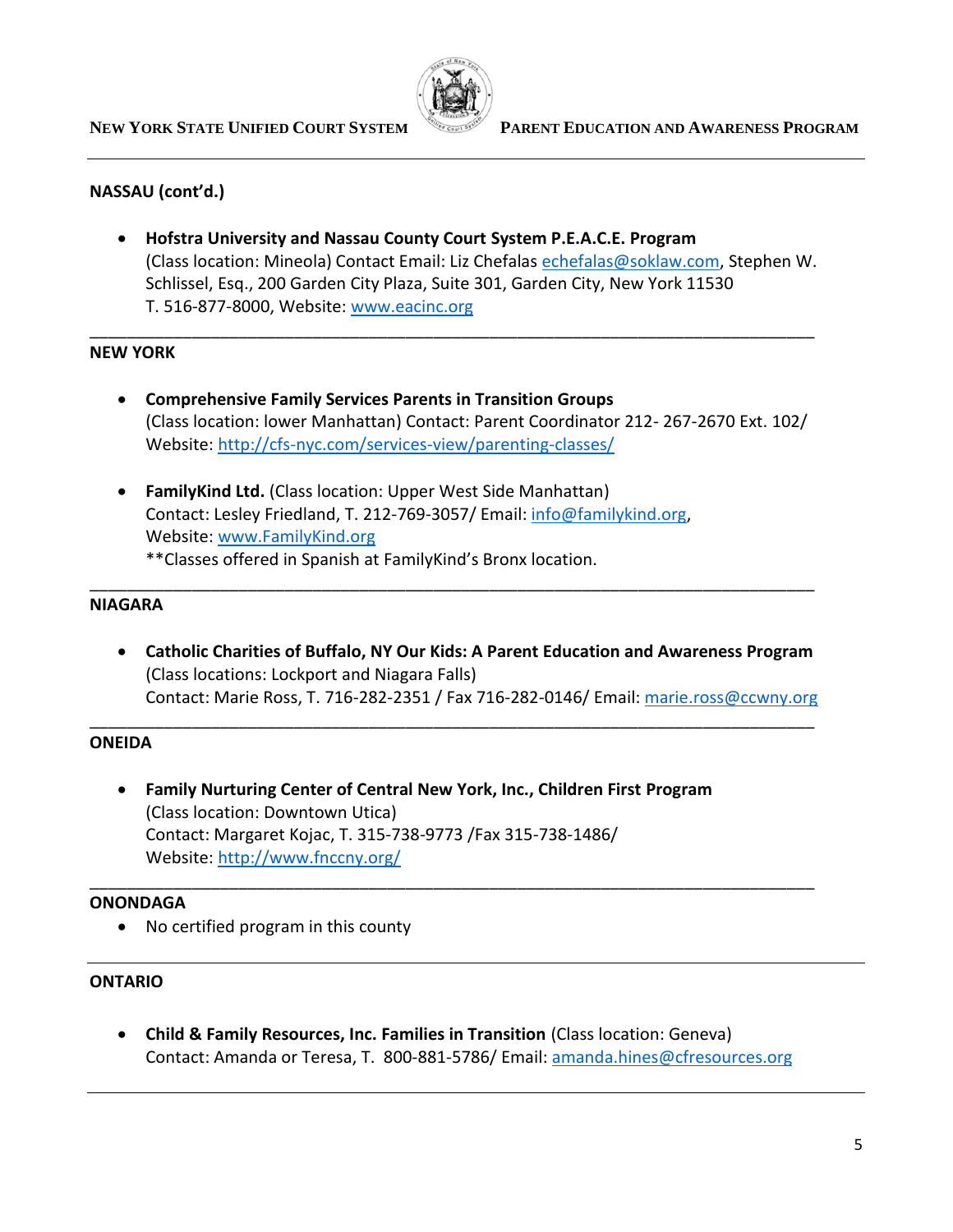

#### **ORANGE**

• **Dispute Resolution Center, Parents Apart: Helping Children Cope with Separation and Divorce** (Class location: Middletown, NY) 845-372-8771 T. 845-372-8771 x 1005/ Email: [parentsapart.orange@drcservices.org](mailto:parentsapart.orange@drcservices.org)

\_\_\_\_\_\_\_\_\_\_\_\_\_\_\_\_\_\_\_\_\_\_\_\_\_\_\_\_\_\_\_\_\_\_\_\_\_\_\_\_\_\_\_\_\_\_\_\_\_\_\_\_\_\_\_\_\_\_\_\_\_\_\_\_\_\_\_\_\_\_\_\_\_\_\_\_\_\_

## **ORLEANS**

• **Catholic Charities of Buffalo, NY Our Kids: A Parent Education and Awareness Program** (Class location: Albion) Contact: Samantha Elliot, T. 585-589-7477 / Fax 585-344-3868/ Email: [samantha.elliot@ccwny.org](mailto:samantha.elliot@ccwny.org)

\_\_\_\_\_\_\_\_\_\_\_\_\_\_\_\_\_\_\_\_\_\_\_\_\_\_\_\_\_\_\_\_\_\_\_\_\_\_\_\_\_\_\_\_\_\_\_\_\_\_\_\_\_\_\_\_\_\_\_\_\_\_\_\_\_\_\_\_\_\_\_\_\_\_\_\_\_\_

\_\_\_\_\_\_\_\_\_\_\_\_\_\_\_\_\_\_\_\_\_\_\_\_\_\_\_\_\_\_\_\_\_\_\_\_\_\_\_\_\_\_\_\_\_\_\_\_\_\_\_\_\_\_\_\_\_\_\_\_\_\_\_\_\_\_\_\_\_\_\_\_\_\_\_\_\_\_

\_\_\_\_\_\_\_\_\_\_\_\_\_\_\_\_\_\_\_\_\_\_\_\_\_\_\_\_\_\_\_\_\_\_\_\_\_\_\_\_\_\_\_\_\_\_\_\_\_\_\_\_\_\_\_\_\_\_\_\_\_\_\_\_\_\_\_\_\_\_\_\_\_\_\_\_\_\_

## **OSWEGO**

• **Cornell Cooperative Extension of Oswego County Parenting After Separation and Divorce**  (Class location: Mexico) Contact: Cindy Walsh, T. 315-963-7286 / Fax 315-963-0968/ Email: [cw99@cornell.edu](mailto:cw99@cornell.edu)

#### **OTSEGO**

• **Community Maternity Services, Parents in Transition** (Class location: Oneonta) Contact: Deborah Coyle, T. 518-295-6100 Ext. 1

#### **PUTNAM**

• **Dispute Resolution Center, Parents Apart: Helping Children Cope with Separation and Divorce** (Class location: Carmel) Email: [parentsapart.putnam@drcservices.org](mailto:parentsapart.putnam@drcservices.org)

\_\_\_\_\_\_\_\_\_\_\_\_\_\_\_\_\_\_\_\_\_\_\_\_\_\_\_\_\_\_\_\_\_\_\_\_\_\_\_\_\_\_\_\_\_\_\_\_\_\_\_\_\_\_\_\_\_\_\_\_\_\_\_\_\_\_\_\_\_\_\_\_\_\_\_\_\_

\_\_\_\_\_\_\_\_\_\_\_\_\_\_\_\_\_\_\_\_\_\_\_\_\_\_\_\_\_\_\_\_\_\_\_\_\_\_\_\_\_\_\_\_\_\_\_\_\_\_\_\_\_\_\_\_\_\_\_\_\_\_\_\_\_\_\_\_\_\_\_\_\_\_\_\_\_\_

## **QUEENS**

• **Community Mediation Services, Inc.** (Class location: Jamaica) Contact: Renee Holly, T. 718-523-6868 x254

#### **RENSSELAER**

• No certified program in this county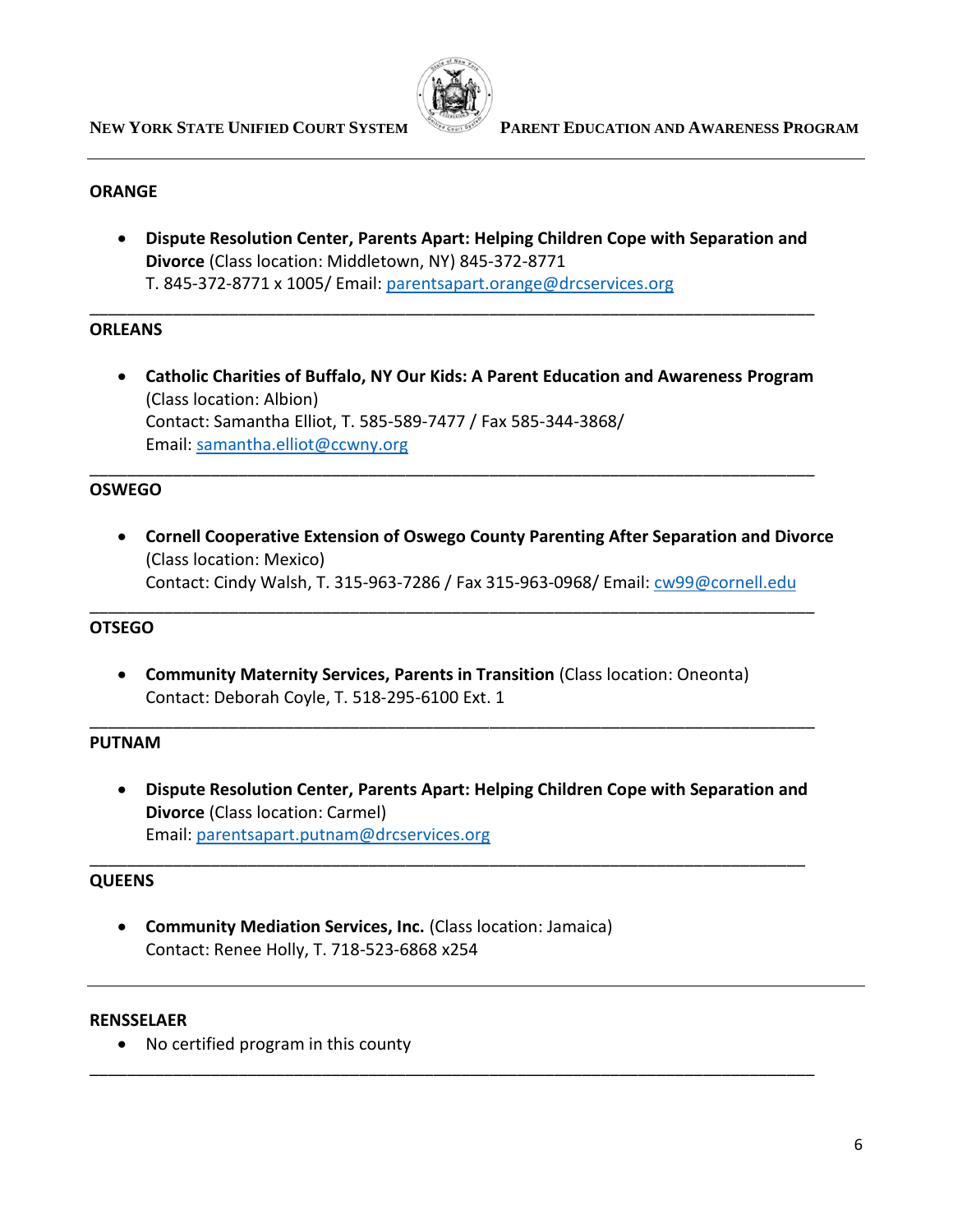

#### **RICHMOND**

• **New York Center for Interpersonal Development, A. C. T. - Assisting Children through Transition** (Class location: Staten Island) Contact: Nancy Nybergh, MA, LP, T. 917-831-6469/ Email: [parented@nycid.org](mailto:parented@nycid.org) Website:<http://www.nycid.org/>

\_\_\_\_\_\_\_\_\_\_\_\_\_\_\_\_\_\_\_\_\_\_\_\_\_\_\_\_\_\_\_\_\_\_\_\_\_\_\_\_\_\_\_\_\_\_\_\_\_\_\_\_\_\_\_\_\_\_\_\_\_\_\_\_\_\_\_\_\_\_\_\_\_\_\_\_\_\_

\_\_\_\_\_\_\_\_\_\_\_\_\_\_\_\_\_\_\_\_\_\_\_\_\_\_\_\_\_\_\_\_\_\_\_\_\_\_\_\_\_\_\_\_\_\_\_\_\_\_\_\_\_\_\_\_\_\_\_\_\_\_\_\_\_\_\_\_\_\_\_\_\_\_\_\_\_\_

\_\_\_\_\_\_\_\_\_\_\_\_\_\_\_\_\_\_\_\_\_\_\_\_\_\_\_\_\_\_\_\_\_\_\_\_\_\_\_\_\_\_\_\_\_\_\_\_\_\_\_\_\_\_\_\_\_\_\_\_\_\_\_\_\_\_\_\_\_\_\_\_\_\_\_\_\_\_

## **ROCKLAND**

• **Volunteer Counseling Service of Rockland County, Inc., Helping Children Cope with Divorce** (Class location: New City) Contact: Darla Salmon, T. 845-634-5729 Ext. 2/Fax 845-634-7839/ Email: [dsalmon@vcsinc.org](mailto:dsalmon@vcsinc.org)

#### **SAINT LAWRENCE**

• No certified program in this county

#### **SARATOGA**

• **Saratoga Center for the Family, Child Custody Stress Prevention Program** (Class location: Downtown Saratoga Springs) T. 518-587-8008 Ext. 315/ Fax 518-587-8241/ Website:<http://www.saratogacff.org/>

\_\_\_\_\_\_\_\_\_\_\_\_\_\_\_\_\_\_\_\_\_\_\_\_\_\_\_\_\_\_\_\_\_\_\_\_\_\_\_\_\_\_\_\_\_\_\_\_\_\_\_\_\_\_\_\_\_\_\_\_\_\_\_\_\_\_\_\_\_\_\_\_\_\_\_\_\_\_

#### **SCHENECTADY**

• **Child Focus Family Services, Inc., Parent Education and Awareness Program** (Class location: Schenectady County) Contact: Cheryl Vallee, T. 518-461-2289 / Fax 518-427-6310/ Email: [cebvallee@verizon.net](mailto:cebvallee@verizon.net)

#### **SCHOHARIE**

• **Community Maternity Services, Parents in Transition** (Class location: Schoharie) Contact: Gen Overholt, T. 518-295-6100 / Fax 518-295-6130

\_\_\_\_\_\_\_\_\_\_\_\_\_\_\_\_\_\_\_\_\_\_\_\_\_\_\_\_\_\_\_\_\_\_\_\_\_\_\_\_\_\_\_\_\_\_\_\_\_\_\_\_\_\_\_\_\_\_\_\_\_\_\_\_\_\_\_\_\_\_\_\_\_\_\_\_\_\_

#### **SCHUYLER**

• No certified program in this county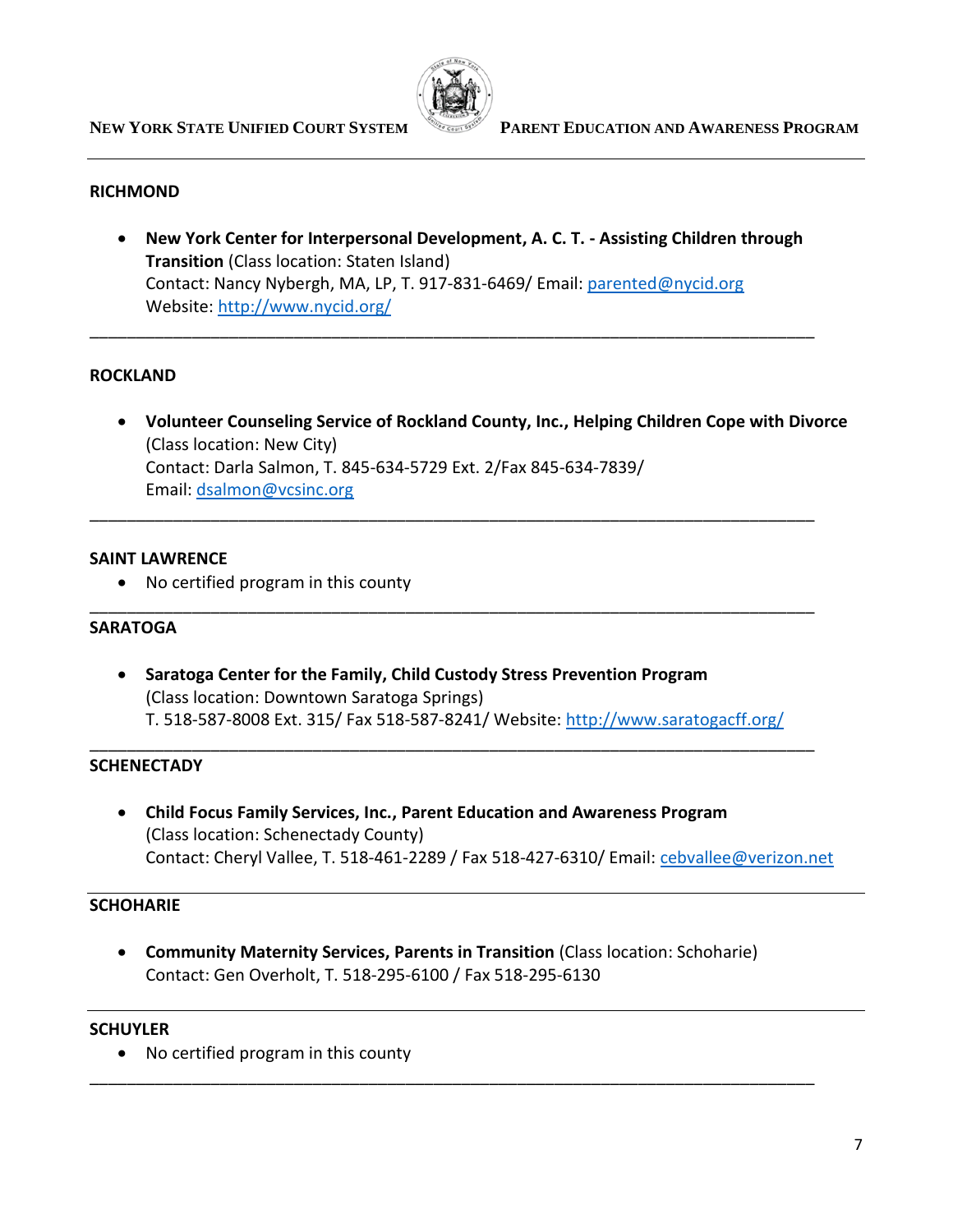

# **SENECA**

• **Child & Family Resources, Inc., Families in Transition** (Class location: Seneca) Contact: Teresa Bryan, T. 315-568-0945 Ext. 2401/ Fax 315-568-0978/ Email: [teresa.bryan@cfresources.org](mailto:teresa.bryan@cfresources.org) 

\_\_\_\_\_\_\_\_\_\_\_\_\_\_\_\_\_\_\_\_\_\_\_\_\_\_\_\_\_\_\_\_\_\_\_\_\_\_\_\_\_\_\_\_\_\_\_\_\_\_\_\_\_\_\_\_\_\_\_\_\_\_\_\_\_\_\_\_\_\_\_\_\_\_\_\_\_\_

\_\_\_\_\_\_\_\_\_\_\_\_\_\_\_\_\_\_\_\_\_\_\_\_\_\_\_\_\_\_\_\_\_\_\_\_\_\_\_\_\_\_\_\_\_\_\_\_\_\_\_\_\_\_\_\_\_\_\_\_\_\_\_\_\_\_\_\_\_\_\_\_\_\_\_\_\_\_

\_\_\_\_\_\_\_\_\_\_\_\_\_\_\_\_\_\_\_\_\_\_\_\_\_\_\_\_\_\_\_\_\_\_\_\_\_\_\_\_\_\_\_\_\_\_\_\_\_\_\_\_\_\_\_\_\_\_\_\_\_\_\_\_\_\_\_\_\_\_\_\_\_\_\_\_\_\_

\_\_\_\_\_\_\_\_\_\_\_\_\_\_\_\_\_\_\_\_\_\_\_\_\_\_\_\_\_\_\_\_\_\_\_\_\_\_\_\_\_\_\_\_\_\_\_\_\_\_\_\_\_\_\_\_\_\_\_\_\_\_\_\_\_\_\_\_\_\_\_\_\_\_\_\_\_\_

\_\_\_\_\_\_\_\_\_\_\_\_\_\_\_\_\_\_\_\_\_\_\_\_\_\_\_\_\_\_\_\_\_\_\_\_\_\_\_\_\_\_\_\_\_\_\_\_\_\_\_\_\_\_\_\_\_\_\_\_\_\_\_\_\_\_\_\_\_\_\_\_\_\_\_\_\_\_

## **ST. LAWRENCE**

• No certified program in this county

## **STEUBEN**

• **Nonnie Hood Parent Resource Center Flexible Families: Parenting through Separation and Divorce** (Class location: Corning) Contact: Matt Lyons, T. 607-936-3837/ Fax 607-936-1273/ Website:<http://www.nonniehoodprc.org/>

## **SUFFOLK**

• **FamilyKind Ltd.** (Class location: Central Islip and Melville) Contact: Lesley Friedland, T. 212-769-3057/ Email: [info@familykind.org,](mailto:info@familykind.org) Website: [www.FamilyKind.org](http://www.familykind.org/) \*\*Classes offered in Spanish at FamilyKind's Bronx location.

## **SULLIVAN**

• No certified program in this county

## **TIOGA**

• No certified program in this county

# **TOMPKINS**

• **Cornell Cooperative Extension - Tompkins County, Parents Apart®: Helping Children Cope with Separation & Divorce** (Class location: Ithaca) Contact: Jennifer Gray, T. 607-272-2292 Ext. 157 / Fax 607-272-7088 Website:<http://www.ccetompkins.org/>

\_\_\_\_\_\_\_\_\_\_\_\_\_\_\_\_\_\_\_\_\_\_\_\_\_\_\_\_\_\_\_\_\_\_\_\_\_\_\_\_\_\_\_\_\_\_\_\_\_\_\_\_\_\_\_\_\_\_\_\_\_\_\_\_\_\_\_\_\_\_\_\_\_\_\_\_\_\_

\_\_\_\_\_\_\_\_\_\_\_\_\_\_\_\_\_\_\_\_\_\_\_\_\_\_\_\_\_\_\_\_\_\_\_\_\_\_\_\_\_\_\_\_\_\_\_\_\_\_\_\_\_\_\_\_\_\_\_\_\_\_\_\_\_\_\_\_\_\_\_\_\_\_\_\_\_

## **ULSTER**

• No certified program in this county